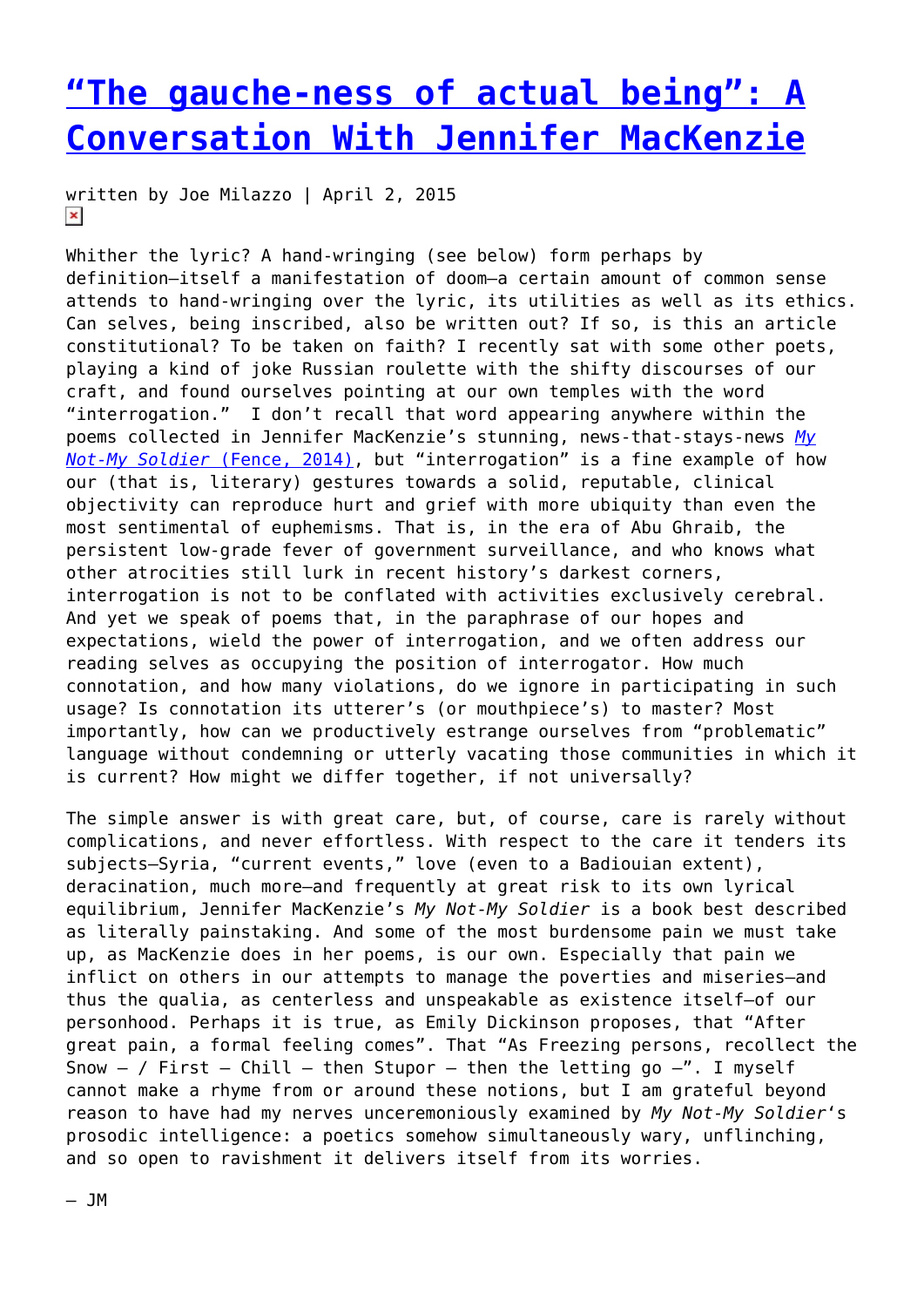"Discussion is a cold act; it implies safety and remove from the dangers of violence, oppression, and censorship. There is no room for discussion in *My Not-My Soldier*, Jennifer MacKenzie's brilliant and disturbing document of the failures of language and certainty in the face of atrocity… In an age when people can watch war on television like it's a form of entertainment, how do we convey the true heartbreak of violence? Can truth form a sentence of itself? Do words like government, state, security mean anything beyond their empty gestures of protection and assurance? These are deeper questions than can be solved through a discourse made of ideologies, and MacKenzie allows those questions to resonate through and by the fractured lens of a daily life punctuated by horrors too unparaphraseable to simply be described." (D. A. Powell)

"Is poetry 'a way to stave off history'? Jennifer MacKenzie asks this in Damascus, deeply aware that 'they are not gonna bomb you there in Oregon.' Reading this marvelous book I kept thinking of Zukovsky's 'upper limit music/lower limit speech'—these poems are first rate speech and music at the same time." (Maged Zaher)

"Mackenzie's poetry navigates loss; the distance between relationships and whole countries… To read this book is to 'be[come] smaller than a comma/tenacious, some new unnamed virus.'" (Kiki Petrosino)

## **1) As much as this distinction may be an aid to parsing, would you classify these poems as being more in the tradition of "war poetry" or a "poetry of witness"?**

Well, I think they're more in the tradition of Orientalism, in that I wrote them as an American, a westerner, and as such in Syria was far safer than a Syrian. The worst thing that the Syrian government would do to me if they didn't like my writing would be to deport me, whereas dissident Syrians are vulnerable to arrest, torture, and/or a bullet in the head. (Now from the regime and ISIS.) So I was extremely privileged, as in relatively well-off, safe, and able to leave whenever. Yes, to the degree that I wanted to say in poems, this is happening, people are being killed, I guess I was trying to be a witness. But I'm wary of ennobling rubrics for poems because I know how self-centered I am. So many of them were written on planes over the Atlantic, trying to balance an inchoate sense of being literally, physically suspended over and between one people's traumatized desire for dignity and another's comfortable ability to ignore it. So they come out of questions, like how do I mediate between these disparate places?

**2) What voice does etymology—the genealogy of words—have in the orchestration of these poems? [I'm particularly intrigued here by a "theme" that I hear sounding out in "Indiscrete Leviathan," "The Dead Girl," and "Dispatch," of an integral "foreignness" fundamental to yet subsumed within the English**

 $\pmb{\times}$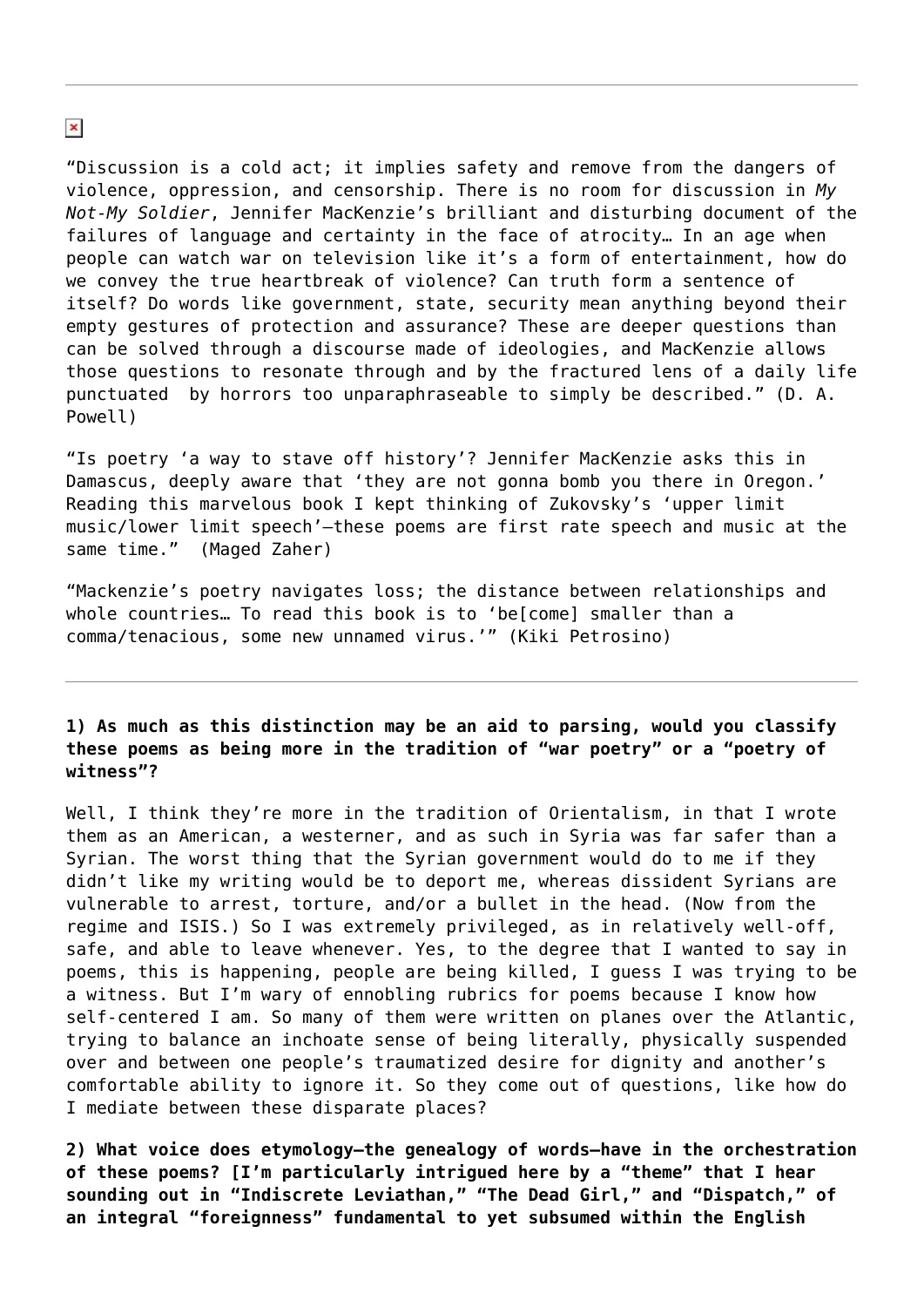## **language, the "English of vendetta / & farms" ("Black Mercedes Novel").]**

As I wrote them, I was making most of my living teaching ESL to rich kids who wanted it as either a ticket across the Atlantic or a bauble of upper-class cool. So my bread and butter was the prestige of this like-it-or-not lingua franca, and I started feeling pickled in that portion of my own inheritance, because I was basically parroting it for money. But in their separate objectified materiality, words were—and have always been for me–also like a second body, a safer mode of physicality than my own body. So the role of etymology is partly to voice or embody the genealogy of human relations, of power relations, the performance of passive and active, transitive and intransitive, orders, especially new forms of relation embodied by words that don't exist in English. In "Derivation of the word Sultan", I was thinking about the Arabic word "sulta", which means power as in the authority to cause things to happen, and which doesn't have an equivalent in English. The feeling is something like in Dante's version of hell when people keep referring to the power of God's orders through the refrain, "this has been willed where what is willed must be." That's the power of language to instantiate by naming—or, as James Baldwin says, "the structure of power which has the right and the duty to tell other people who they are for very dubious reasons." That's the orchestration I was trying to catch etymology in the act of.

**3) If I may extend the metaphor above, as I do feel the entire book is wrought with a strangely seductive music… several of these poems feel as if they are working less toward (or around) crescendo and its attendant emotions and more with the notional and tonal possibilities of diminuendo. E.g., "Art thou. Yeah, well." ("Pharaoh Glimmer"); "My heart is really beating but it is meaningless to say so. Thanks. ("The Dead Girl"); "… People are happy / to own smaller & smaller objects that play music / & choosing the music they want to play / You can put a picture on it // & change the picture. Over & over / it is very easy & so they do / & are…" ("Odysseus Wept"). What dynamics were of concern to you in the composition of these poems—and, by extension, the arrangement of this book?**

I do like diminuendo, as you put it, or deadpan, as I feel it, as a way to deflate or counter my own tendency toward baroque performance of, you know, linguistically ravishing the urn of Anglo-Saxon truth-beauty. While I was writing the poems I was missing what I think of as American understatement, the straight-faced "yeah" that depends for resonance on a shared withholding. So that tug-of-war between those different registers was a main dynamic. The music is unbidden, and I think just part of having a sense of hearing; the choice is whether or not to filter it out, and why. Arrangement of the book is a whole other thing that I found basically impossible, until Rebecca Wolff told me to make a list of labels and organize the poems accordingly. Thank you, Rebecca.

**4) [Michael Hessel-Mial has recently argued](https://entropymag.org/conceptual-writing-in-the-time-of-non-indictment-notes-on-goldsmiths-displacement-is-the-new-translation/) that, contrary to certain patterns of contemporary usage, aesthetic displacement is not fungible with the actual displacement as it is experienced by victims of social, economic and political trauma. Based on what you know about your own poetry, do you feel displacement is an appropriate descriptor for the personal upheavals the**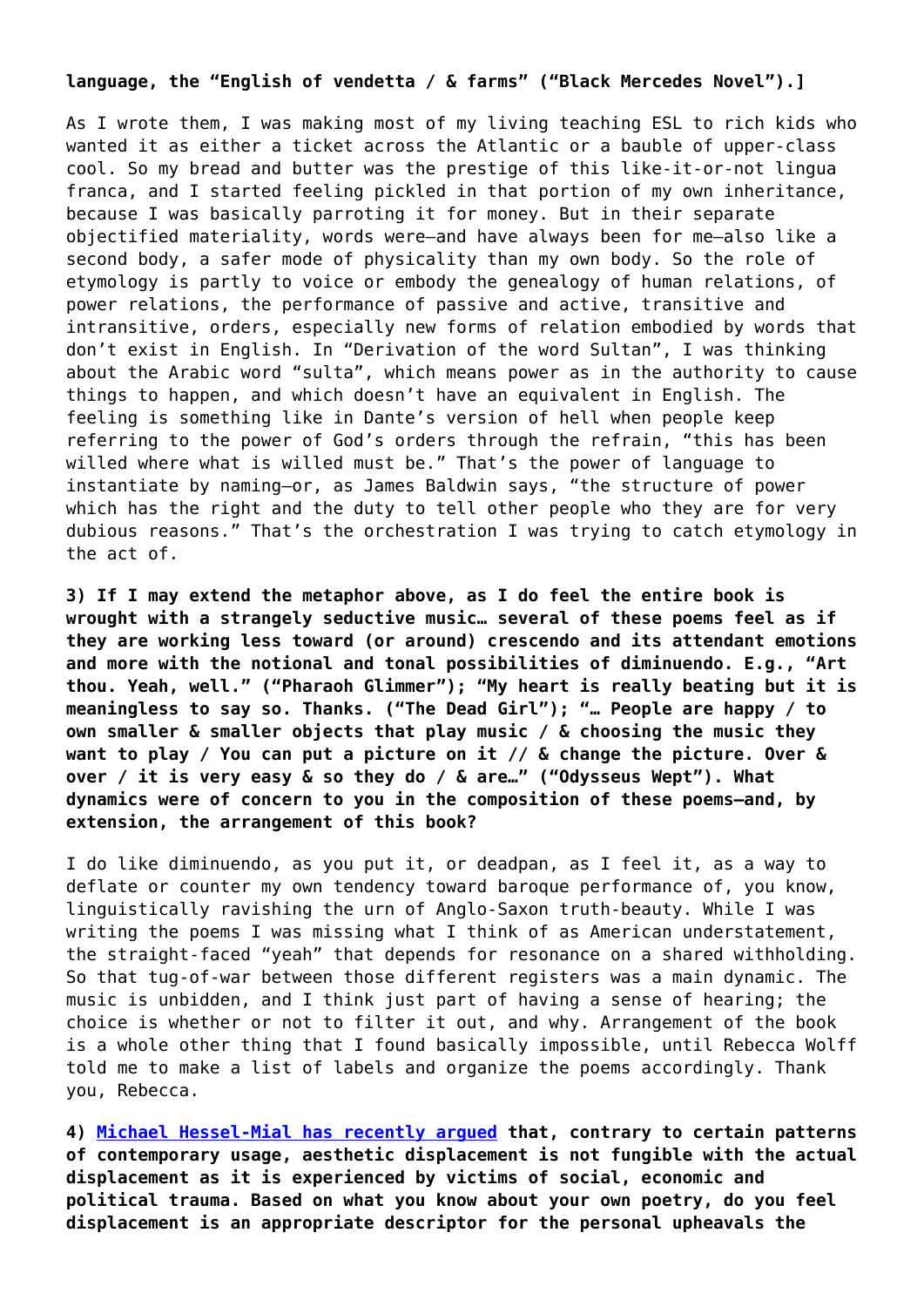**lyric subjectivit(y)(ies) in** *My Not-My Soldier* **reports upon? Of the synonyms and near-synonyms for "displacement" available to you, which might offer a range of connotations more useful to an appreciation of** *My Not-My Soldier***?**

Yes, of course, "aesthetic displacement is not fungible with actual displacement"—the former brings the hope of awards, the latter is homelessness. Emeritus-ness versus statelessness. Does the rest of the question mean, "do the poems elide the actual displacement of victims of armed conflict by articulating in its stead "the speaker's" subjective experiences of sex, love, domesticity, etc?" If so, partially yes, while also trying to locate those experiences explicitly in the context of literal violence, and by doing so, interrogate the lyric's subjective documentary balancing act. I mean, I grew up loving the great (white) lyric, and then, in wanting to write poems inside a nascent war, had to ask myself, what good is that sing-song when people you love are being exiled and killed? Maybe not much. The question about near-synonyms seems like a tricky vocab question tiptoeing around something else. If that something is Kenneth Goldsmith for example annexing Michael Brown's murder for applaudable material, the dubious alchemy of turning someone else's violation and grief into my great poem, I would say, it depends on your definition of appreciation, and whether the point of poetry is that it be appreciated. I can't speak for other readers, but in terms of writing these poems, this sticks with me: in the last place I lived in Damascus with my now-husband, who is Syrian, on the first night that the army started using the hilltop above our house as a position from which to bomb the southeastern suburbs, he came into our bedroom and found me writing in bed, and half-yelled, "Is it beautiful? Is it beautiful?" I took him to mean, I am hurt by the fact that I think you are using this occasion of destruction which grieves me to make a poem, and from the position of an outsider; are you enjoying this painful war as a spectacle?" So I try to hold the question close while writing, keep breathing, call myself on my own bullshit, and listen when other people make that call for me. As in "Confessional Poem", "I mean, what we have described, have we extorted?"—to which I would add now, "exploited".

**5) 5) Would you describe the references to Hobbes, Picasso's Guernica, Om Kalthoum, Camus' The Stranger, Walter Benjamin, John Donne, the propagandistic images associated with Italian fascism's reinterpretation of Rome's imperial prowess, etc. scattered throughout these poems allusions? Or are they, like the video-ed, televised, Western-eyed images of "violence in The Middle East" glimpsed elsewhere in these poems, more akin to mediations?**

I think they are allusions, or references to my own cultural map, in the context of, ok, here's a landmark I know, does it help me locate myself here? Again, the poems are Orientalist, as in, inevitably "Western-eyed". Especially since I grew up believing that high (western) culture contained the keys to the kingdom, those references are me taking notes on my own interior furniture, the culture I came with, to bring it into the poem's feedback loop, and see what happens.

**6) "Lust" is a word that recurs with some frequency in the poems that fill the first half or so of** *My Not-My Soldier***, and often in the book it feels as**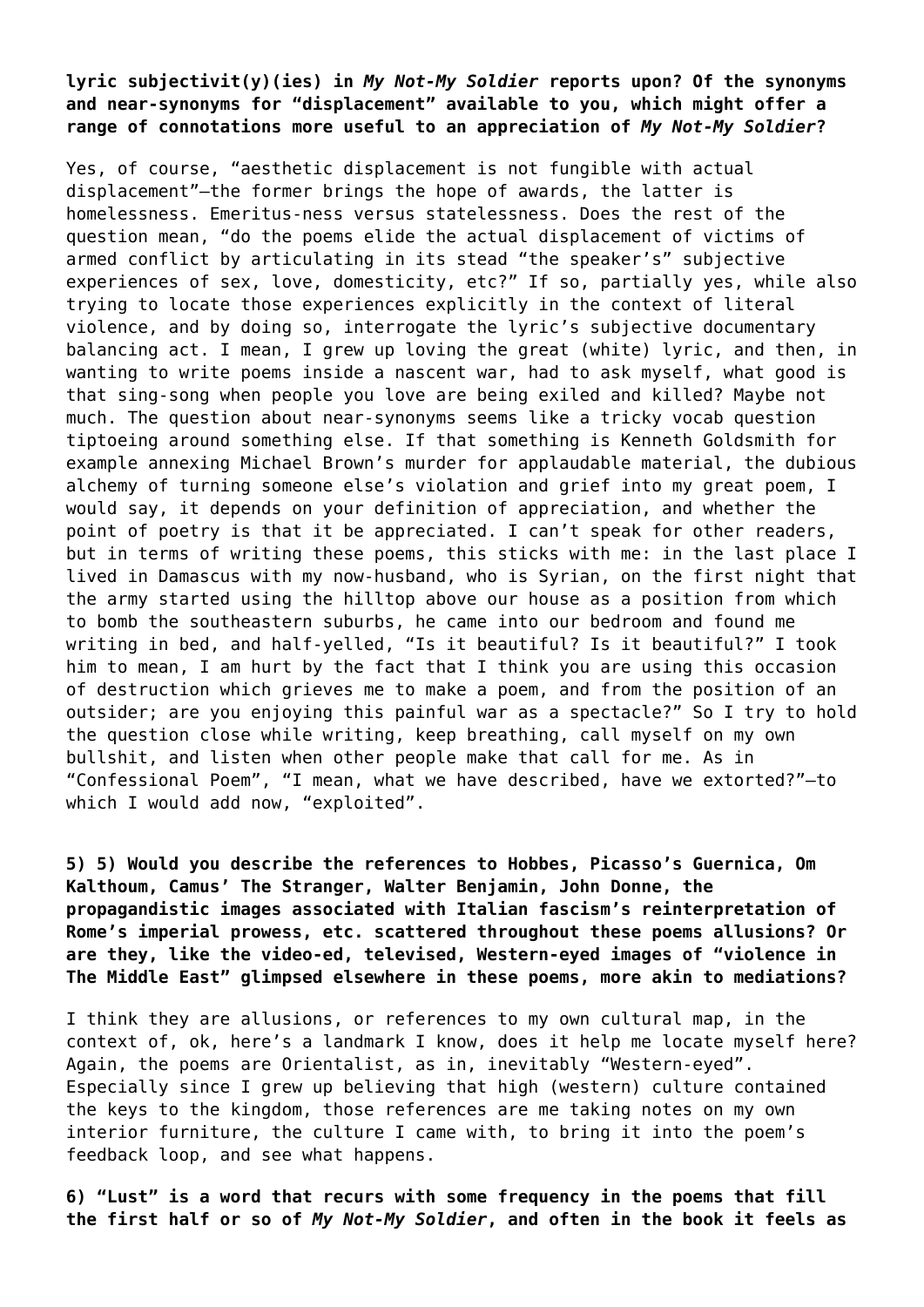**if an erotic, if not eroticized, yearning exercises a magnetic pull on both language and form, "body and soul. What sort of consummation, if any, is possible in these poems where, to quote from "On Hue," "every space has a gender"?**

The differences between earlier and later sections of the book is that the former come out of unskilled anger at various forms of aggression, which gets gendered via the metaphor of rape, and the desire to somehow replicate it in language. That gets gradually tempered by an increased clarity about and towards political structures, and love. So, in terms of consummation, the poems move through frustrated rage, where consummation would be something like the translation of a scream, into the actualization of, among other things, love and humor. The laughter that comes in towards the end of the book is another kind of consummation altogether, a much more generous one.

**7) Midway through** *My Not-My Soldier***, on narrative in particular begins to assert itself. The speaker in "Notebook Interrupted by a Trip to the Hospital," "The Dead Girl" and several other poems references a wound, presumably one inflicted by a gunshot. What does this wound admit? Is healing necessary within the pages of this book?**

That wound is not a gunshot; it's an incision from emergency surgery. Suddenly almost dying—and being saved by competent medical staff–made me immensely grateful for human competence and more alert to how others were denied access to this care. In the context of Syria, where injured protestors taken to government hospitals were often tortured to death, and their corpses returned with new wounds (as mentioned in "Blurbing the Reconquista"), it made me feel this tremendous disjunction between my still being alive while others died from choking on their own blood, or being bludgeoned to death, and so on. So I guess the wound admits vulnerability, mortality, and awareness of asymmetrical violence. And healing it entails some mediation of the spectrum of vulnerability, and my own ambivalence about the implications of my poems' attempted empathy towards and identification with it. More than necessary, I would call it a gift.

**8) In "Postcard to the Angel Jibreel," the poem's speaker observes that "as people favor visuals / reasons peter out." In "Blurbing the Reconquista," we read "you means other / people I don't really see." And, in "Isabella in the Tower of Winds," the speaker wonders "What if I had a glass clitoris?" How would you describe** *My Not-My Soldier***'s attitude towards the relationship between sensation, perception and "understanding"?**

For much of my life, I enforced a quiet separation between my body and my mind; my mind was a safe place to be, my body not so much. Poetry was the place where I slowly tried to join the two, to inch toward words that I felt had some kind of integrity. So I suppose the book posits a relationship wherein sensation is the foundation of perception, which is the basis of understanding, articulation and also possible solidarity. And, also, the intuition that just as you have to be in solidarity with yourself—you have to be real on some level with yourself—before you can really find solidarity with other people, so too with poems. Formally, as they're being composed: that is, in practice, you really can't write someone else's poem. Though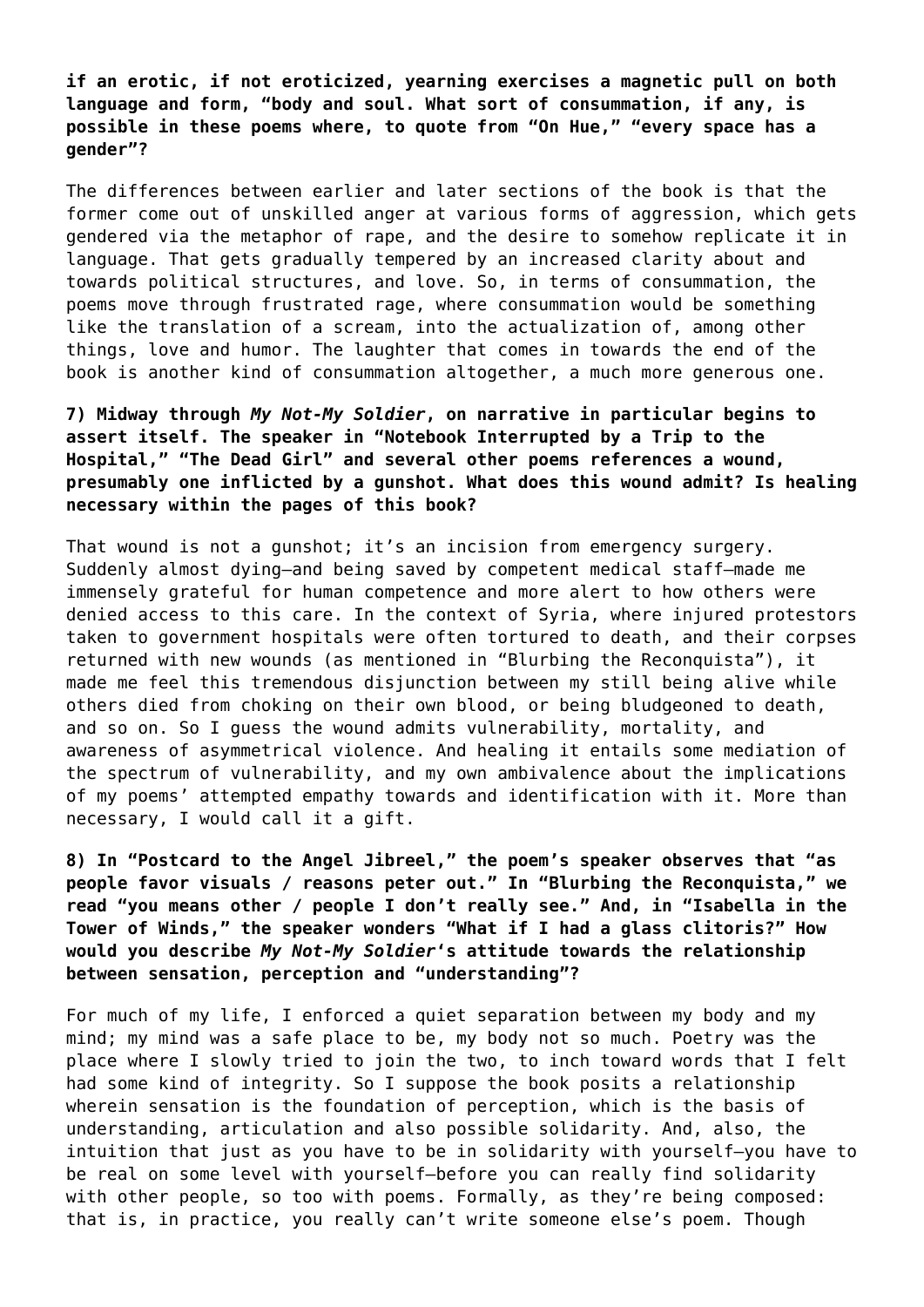people often try—I have, anyway.

**9) The very first poem in this collection, "Silver Car," commences what I will call a confession: "Because I too would like to write / someone else's poem". In "Notebook Interrupted by a Trip to the Hospital," the lyric subjectivity reveals "I'm pretending I'm Hemingway." And, later, in "The Dead Girl": "I will mention the dead girl and thus be noble." How much are these poems a reckoning with their own "privilege" (a word no less loaded and triggering as displacement)?**

I wish they had reckoned more with their privilege. What I was reckoning with was my increasing sense of the smallness and insignificance and irrelevance of poetry, or most of the poetry I knew, in the face of, for instance, massacre. Though there is a subset of American poetry that says, basically, I will mention the dead X and thus be noble. The performance of hand-wringing. That's what I suspected myself of doing, and wanted not to do. The thing I found really astonishing about twentieth century Arabic poetry is how poets were really liable to the systems of power they lived in: so many of the greats, like Nizar Qabbani, Mahmoud Darwish, Muzzafer al-Nawwab, Muhammad al-Maghout, really spoke truth to power and paid in greater or lesser ways for that speech. And people recognized that they were putting their money where their mouth was, so to speak, and that integrity earned them popular affection. I thought, why doesn't this exist in America, at least in the fairly canonical traditions I studied in school? Who here now is arrested for the politics in their poems except, sometimes, hip-hop artists? Certainly not me. (Second thoughts: I know we have the first amendment, state institutions, and many other advantages over dictatorial regimes that make poets' fates happier here. But I also wonder what it means that so much of contemporary poetry seems to be talking mostly to itself, about itself. Is that privilege? I think the full answer to this question is actually at *minimum* an hours-long debate.)

 $\pmb{\times}$ 

**10) In "Small White Bed," certain lines have been crossed out. I read these not as instances of redaction (or censorship, as mentioned by D.A. Powell in his comments on the book) but of radical re-inflection: a mannered saying, one which proposes an immediate unsaying while simultaneously pointing to the impotence of such an impulse. What other lines in** *My Not-My Soldier* **might be persuaded to say to (and of) themselves, as "Small White Bed" also says: "No you shut up"?**

I was paying attention, in those crossings-out, to my own desire to censor, my own cowardice and/or restlessness as a note-taker, my aversion to risking myself, and my tendency to deflect attention—my own and others'. "Love" gets replaced by "leave"—a safer word and action. In that sense, the nakedest lines might be persuaded to cross themselves out, to shut up. The ones that embody sentiment, need, pain. The ones that betray the gauche-ness of actual being.

**11) Of the many forces and phenomena to which these poems could be said to raise a kind of opposition or resistance, which phenomenon or force would you**